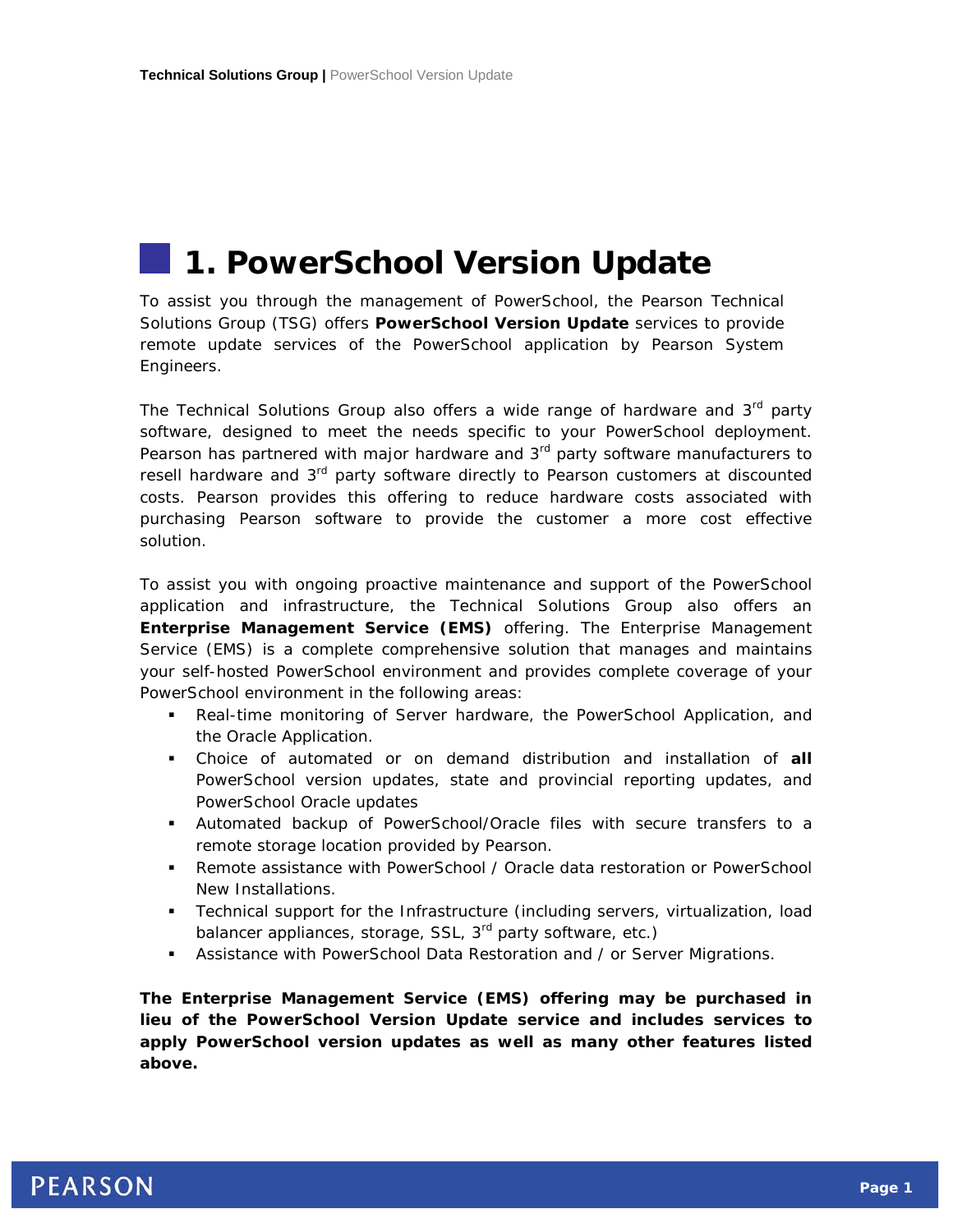### **PowerSchool Software Version Update**

The **PowerSchool version** is defined as the current version number of PowerSchool such as PowerSchool **6**.x or PowerSchool **7**.x.

The **PowerSchool version release** is defined as an update to the current version number of PowerSchool such as PowerSchool 6.**x.y** or PowerSchool 7.**x.y.**

## **1. Professional Services**

The following services will be delivered remotely by a Pearson Systems Engineer:

| <b>Implementation Consultation</b>                                                                                                                                                                                                                  |
|-----------------------------------------------------------------------------------------------------------------------------------------------------------------------------------------------------------------------------------------------------|
| Review of the desired deployment including infrastructure readiness, network<br>٠                                                                                                                                                                   |
| topology, and project related deliverables and schedules.                                                                                                                                                                                           |
| <b>PowerSchool Configuration</b>                                                                                                                                                                                                                    |
| Apply the currently available or desired version release of the PowerSchool<br>application that is specific to the current version of PowerSchool that is installed on<br>the server $(s)$ .                                                        |
| Apply the currently available or desired PowerSchool State Reporting Code (SRC)<br>٠.<br>version that is specific to the current version of PowerSchool being installed on the<br>$server(s)$ .                                                     |
| Apply the currently available version release of the Oracle Jobs that is specific to<br>٠<br>the current version of Oracle that is installed on the server(s).<br>Provide notification details once the PowerSchool Version Update service has been |
| applied and completed.<br>Test and validate PowerSchool functionality for end user access.                                                                                                                                                          |
|                                                                                                                                                                                                                                                     |